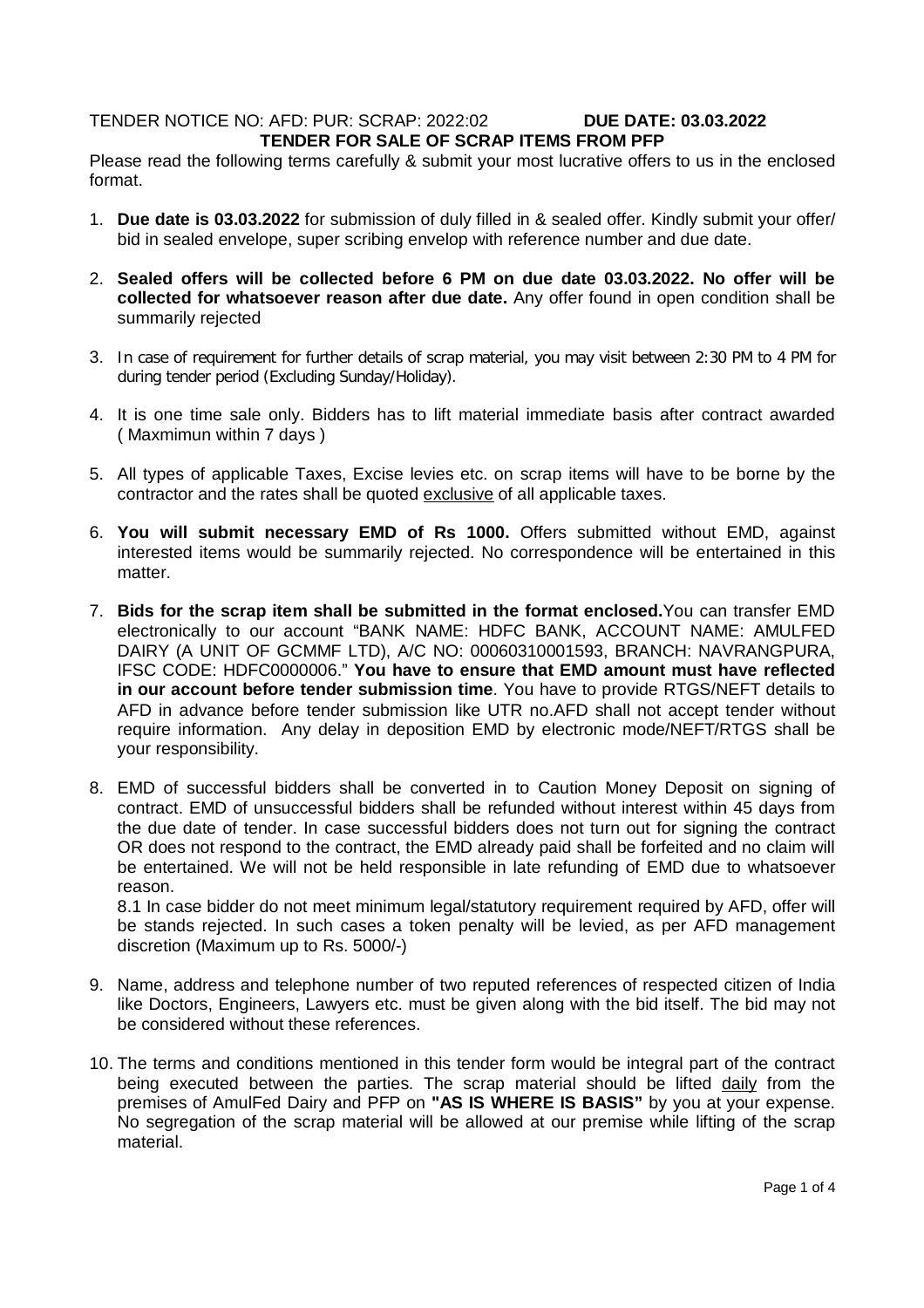- 11. **The scrap material should be lifted everyday between 10 a.m. to 4 p.m (Except Sunday/Holiday). Failure to lift the scrap everyday shall invite penalty on the contract as deemed fit by the management of AmulFed Dairy. It will be contractor's responsibility to keep scrap volume zero at AFD and PFP, once contract is awarded**.
- 12. The amount for material to be collected as well as the applicable tax amount should be deposited by DD/cash at AmulFed Dairy's Account's department. The necessary receipt in advance should be produced and then only you will be allowed for lifting the of the scrap material. The scrap should be collected from our premise by your own arrangements. All the types of weighment/ counting or measurements & loading would be done in the presence of our authorized person & shall be considered as final.
- 13. The contractor will take due care in performance of the contracted work in time & shall engage adequate personnel to ensure the same. The contractor shall not make any loss/ damage caused by the workmen engaged by them to the properties of AmulFed dairy and PFP.
- 14. The contractor will have to abide by the directives of the AmulFed Dairy with regard to conduct and movement of his workmen in AmulFed Dairy and PFP premises.
- 15. The Contractor has to remove and replace forthwith such of the workers who are found to be undesirable by the AmulFed Dairy. The Contractor shall be solely responsible for the acts of omission and commission of his workmen deployed for carrying out this work and shall indemnify the AmulFed Dairy against any damage to property and injury to limbs and loss of life of person(s) arising out of negligence and carelessness on the part of his workmen while carrying out his work and the cost of such damage/loss shall be recovered from the contractor.
- 16. The Contractor will be responsible for any Govt. rules and laws applicable in connection with their workmen and AmulFed Dairy will not be responsible for the same.
- 17. The scrap shall be lifted daily without fail. If scrap is not lifted daily, the same shall be disposed off by us at prevailing prices and loss occurred due to this to AmulFed Dairy in sale of material, transportation, loading etc. shall be recovered from EMD or will have to be paid by contractor. Penalty of 10% of the invoice value of the scrap disposed off shall be recovered from the contractor/ EMD.
- 18. The AmulFed Dairy would be free to engage workers from outside or/ otherwise to the work, in the event of contractor, fails to perform the work and all cost, damages, if any on this behalf shall be entirely to the account of the contractor as explained above.
- 19. During the contract period. If the performance of the contractor is not satisfactory then contract can be terminated after giving two (02) written notices through Registered A.D and in such cases the EMD/ CMD may be forfeited. In this regards, no further correspondence would be entertained.
- 20. Any dispute between the contractor and the AmulFed Dairy will be settled by mutual discussion only and the decision of the General Manger of AmulFed Dairy shall be final and binding on both the parties. In case a legal settlement is resorted to as a last option, the jurisdiction of such settlement will be Ahmedabad only.
- 21. AFD strictly prohibit use of Tobacco in any form. Such acts will be strictly penalized @ Rs. 5000/- per act along with to permanent no entry to the driver, cleaner or any of your workers identified.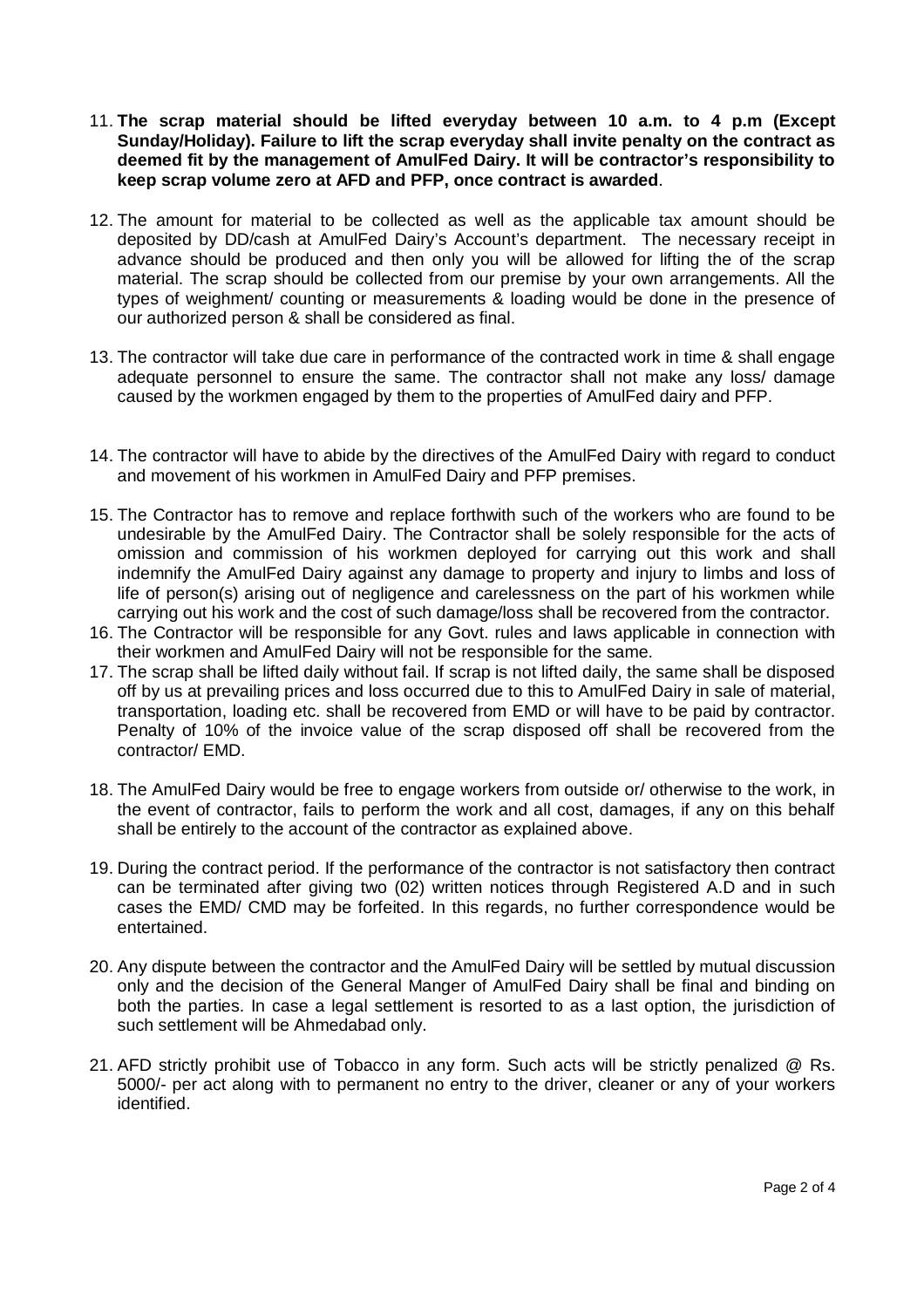- 22. Management reserves the rights to accept or reject any/ all bids offered by bidders, without assigning any reasons. Management decision in this regard would be considered as final and binding to all. No further communications/ complaints will be entertained in this matter.
- 23. AmulFed Dairy, Bhat reserves the right to award contract on one or more parties as deemed fit by the management and same shall be binding to all bidders. It will not be binding on us to award contract only on highest offer basis.
- 24. Parties/ Vendors, which were blacklisted by AmulFed Dairy earlier cannot participate in the bidding process, however if it comes to knowledge of AmulFed Dairy that such blacklisted Parties/ Vendors have submitted offers by other names or sister concern, their bid shall not be considered and shall be rejected summarily without assigning any reason.
- 25. AmulFed Dairy reserves the right to terminate the contract without assigning any reason. Decision of General Manager– AmulFed Dairy shall be final and binding to all.
- 26. We are an ISO 9001:2015, ISO 14001:2004 and ISO 22000:2005 certified unit. We follow ecofriendly processes, which helps in sustainable & safe up keeping of an environment. We also encourage renewable energy like Solar. We expect same procedure to be followed in your unit. Please ensure maximum recycling of material lifted from AmulFed Dairy and PFP. We are also committed for food safety and human safety on highest level.
- 27. You will ensure that scrap materials lifted from AmulFed Dairy and PFP are not used in harmful activities for environment. You shall submit in writing disposal plan for the material being lifted from AmulFed Dairy and PFP.
- 28. **You should have valid E Waste/GPCB consent & Authorization/Approval or certificate for disposal/ recycling of waste material being lifted from AmulFed Dairy and PFP for applicable items only**.
- 29. You are again requested to study all terms & condition carefully to avoid confusion at later stage.

Thanking You, For AmulFed Dairy, Gandhinagar

Authorized Signatory

Encl: Tender bid format.